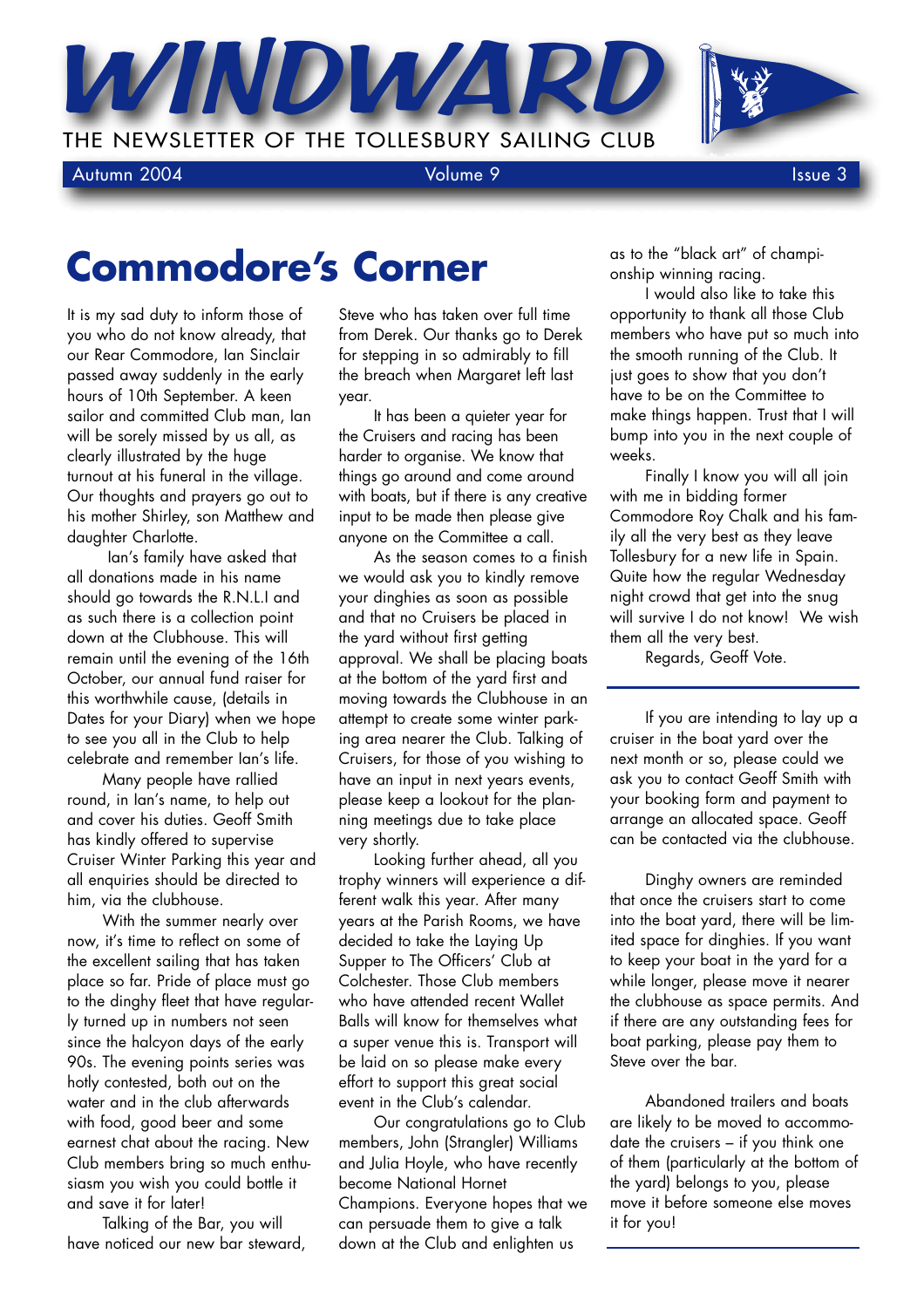## **IN MEMORY OF IAN SINCLAIR**

Ian first came to my attention when in typical Tollesbury fashion he was volunteered for a position on the Sailing Club Committee. It's true what they say, One volunteer is worth ten pressed men, or in Tollesbury's case about twenty. I am not sure if it was Peter Sheldrick or Steve Everitt who was responsible, they went around like the three musketeers in those days, but it was a good day in hindsight for the Club.

It wasn't long before Ian became Club secretary, which for those in the know is the most important position and carries a huge responsibility. Ian had the shoulders and the wherewithal to carry it off.

About this time I came into possession of an aged GP14 (a type of sailing dinghy to all you landlubbers) which rather impressively had all the bells and whistles (A bit like a dodgy car on a Romford car lot). I was looking forward to launching it and showing off my new acquisition. All I needed was a crew to make me look like the dee/bee's. Ian had impressed me when I had attempted to rig the dinghy in the yard. He knew not only the name of all of the fiddly bits of string (oops sheets) but how they were meant to be operated. Here was my man.

Everyone was watching as the latest addition to the Club's GP fleet slipped quickly off the Hard. I must confess to being caught out as Ian, showing an expertise that had hitherto been a black art to me, decided to roll tack and I was caught out on the lee rail, frantically trying to reach the "high" side and comparative safety. Yes, sure we shipped some water but Ian, in that calm reassuring way of his, insisted that "All will be well" when we finally made it out to the Fleet. Suffice to say that the weakness that I had failed to spot in the hull had resulted in a steady incoming stream of water, which coupled with that coming over the side meant that we capsized by the Sill! (see the web site for the damming photographic evidence!)

I am only too sorry that I never fixed the boat and tried again. I could have had Ian as a crew for a series and no doubt learned a lot more about sailing and less about swimming.

Ian then moved onwards and upwards and became the Club's Rear Commodore (that is in charge of all matters sailing) a position he was ably suited for. During the past 3 years he has been responsible amongst many things, for the very popular "Tollesbury Smack and Classic Yacht Race" which attracts competitors from near and far. Perhaps because of his ability to "Break" items on dinghies, Ian was better suited to Smack racing where everything is that much bigger and more

robust. I guess you could say it was Ian proof.

His broad knowledge of Smacks gave him a valuable insight into the staging of this popular event, no doubt brought about by his formative years in Maldon and the subsequent racing aboard "Charlotte Ellen". The extensive refit of this local boat was chronicled by Ian on camera and featured to this day on the Club's web site. You just knew with Ian that his "steel trap-door mind" was absorbing all the relevant data which no doubt would have given him the edge to get every last ounce of speed out of the boat. Ian was always first to get a hand on the windlass or the halyards to bend on the sails. He just wanted to get the boat moving and loved nothing better than to mix it in a good blow.

He was responsible for getting the race committee to look beyond the Fleet for their dinghy racing and was always "Pushing" the envelope in all matters sailing.

Ian also found time to help set up the current Cadet section in TSC with James Evans and Arthur Mullin. I will always remember his infectious excitement when he started to talk about boat drills, racing tactics and variations with regards teaching new skills to the kids.

Hearing Ian's name mentioned on national radio (on the Terry Wogan Show) made me realise just how many people's lives he touched and in so many ways. His work with BT put him in the front line when it came to those televised fund raising evenings for Children in Need, Sports Aid etc. Ian was responsible for making sure that all those viewers on the night could get through and make their donations. He will be sorely missed and I for one am going to miss his ability to tell a good sailing yarn usually down the Club on a Wednesday evening after a few liveners – of course I had heard it countless times before, but it would be told with such animation. Naturally he would be crewing aboard his beloved Snipe, racing up the Blackwater River in a cloud of spray doing about warp factor ten! The rigging would be screaming in the wind under the strain and the boat would be teetering on the edge; Ian by now would be demonstrating (a) the amount of weather helm and (b) the boom crashing over like a pistol shot. Of course, it would always end in a spectacular capsize, but it ably demonstrated Ian's passion for all aspects of sailing, his ability to bounce straight back from adversity and to reflect his outlook on life, never stepping back from a challenge and always living life to the full.

*Geoff Vote*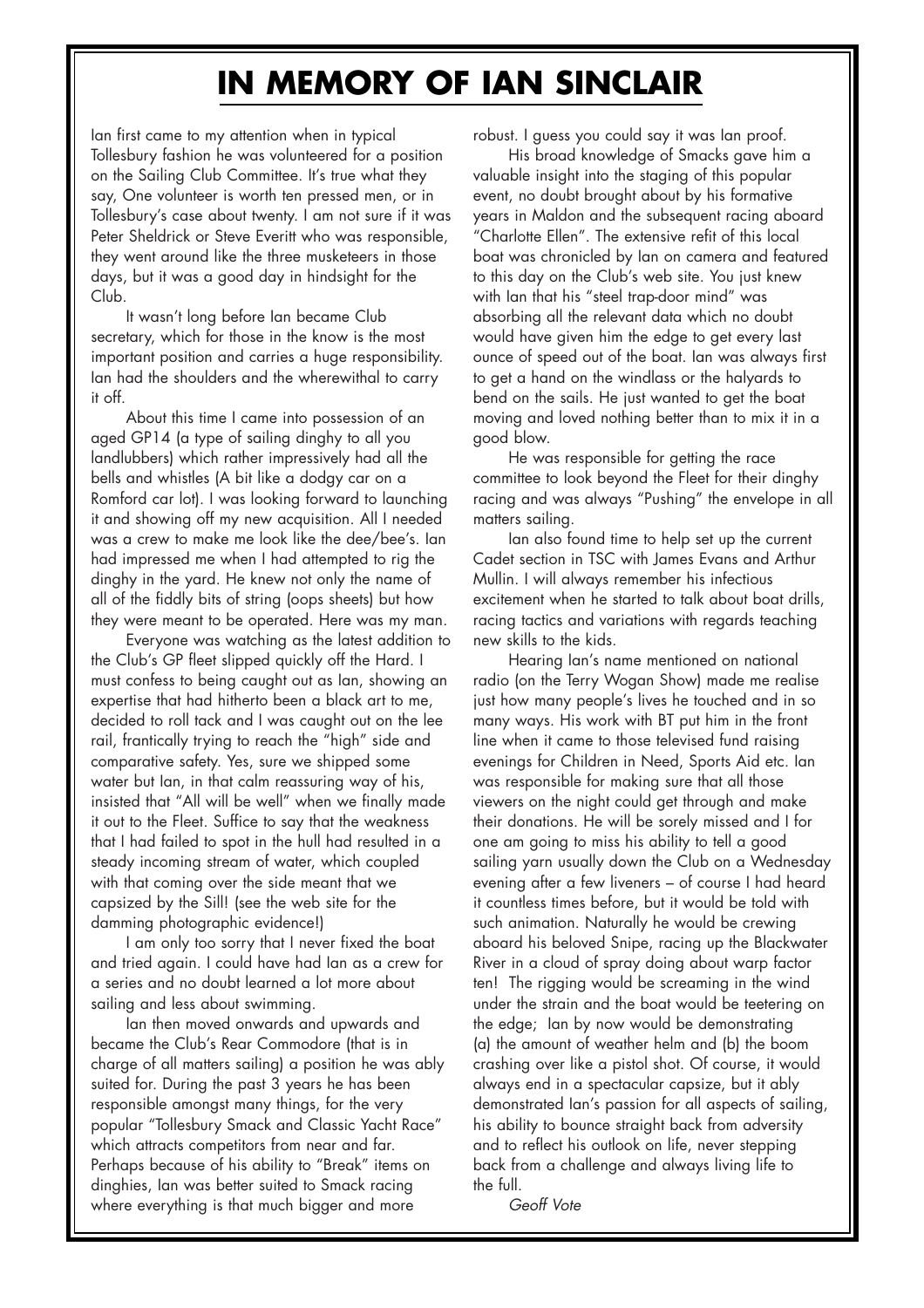## **A Dinghy Sailor's Guide to Mersea Week –**  *or, Roger Palmer's Eventful Day*

Given half a chance to sail with no staff holidays is a great opportunity. The reality is always different.

Instigated by Hazel (not my mother), the Round The Island was suggested. Discussions and meetings produced indecisions and uncertainties about start times and logistics. Trailing boats by road was unattractive, so most of us dispatched our boats on the tide the day before, prepared for battle.

Imagine the disappointment of Wednesday morning, finding a freshening wind and the race abandoned. Instead of intensive activity on Mersea Hard, we were left with a consolatory drinks voucher. Not allowed in the clubhouse in wet boots, we turned our attention to the ever-increasing windy shore. 'Home' was the cry as we tried to set flogging (and noisy!) sails. George and Jilly in their GP14 were away first, as usual, Tim on his Laser set off like a train, Alan and Jenny in another GP14 with ear

plugs, Hazel (not my mother) in crew position accelerates, I scramble in, no time to 'ship the rudder', moored boats appear, try to turn, gybe instead, oh no! All over in seconds, floundering in the tide, Hazel (n.m.m.) nimbly up on the hull, drifting up towards the Strood.

Maze of ropes, some mine, some collected en route, tangle around buoys and other boats. A friendly motorised dinghy passing by tied us to a moored inflatable craft. Not knowing what to do with us, or us with him, we drew breath.

You possibly know the rest –



*Roger having a spot of bother at Mersea*



*Ceri and Pete flying at Mersea* 

distress and call-out flares (I thought they were practice runs for the firework show!). Upright by the time the lifeboat reached us, I realised they were not on a practice run. Hugely embarrassing, but enjoyed by everybody else, we ended up in the coastguard's log!

The next day a rumour was heard in David's, the butcher's: "What on earth was Roger doing out at sea in such wind in a small boat, with his mother?"

*Ed's note: Such a hairy sail, that George and I didn't even hear the maroons! However, after negotiating the waves off Mersea, those of us left afloat did have the best planing reach of the season back past the Cobs to Whale Point. And Roger didn't save us any oysters!*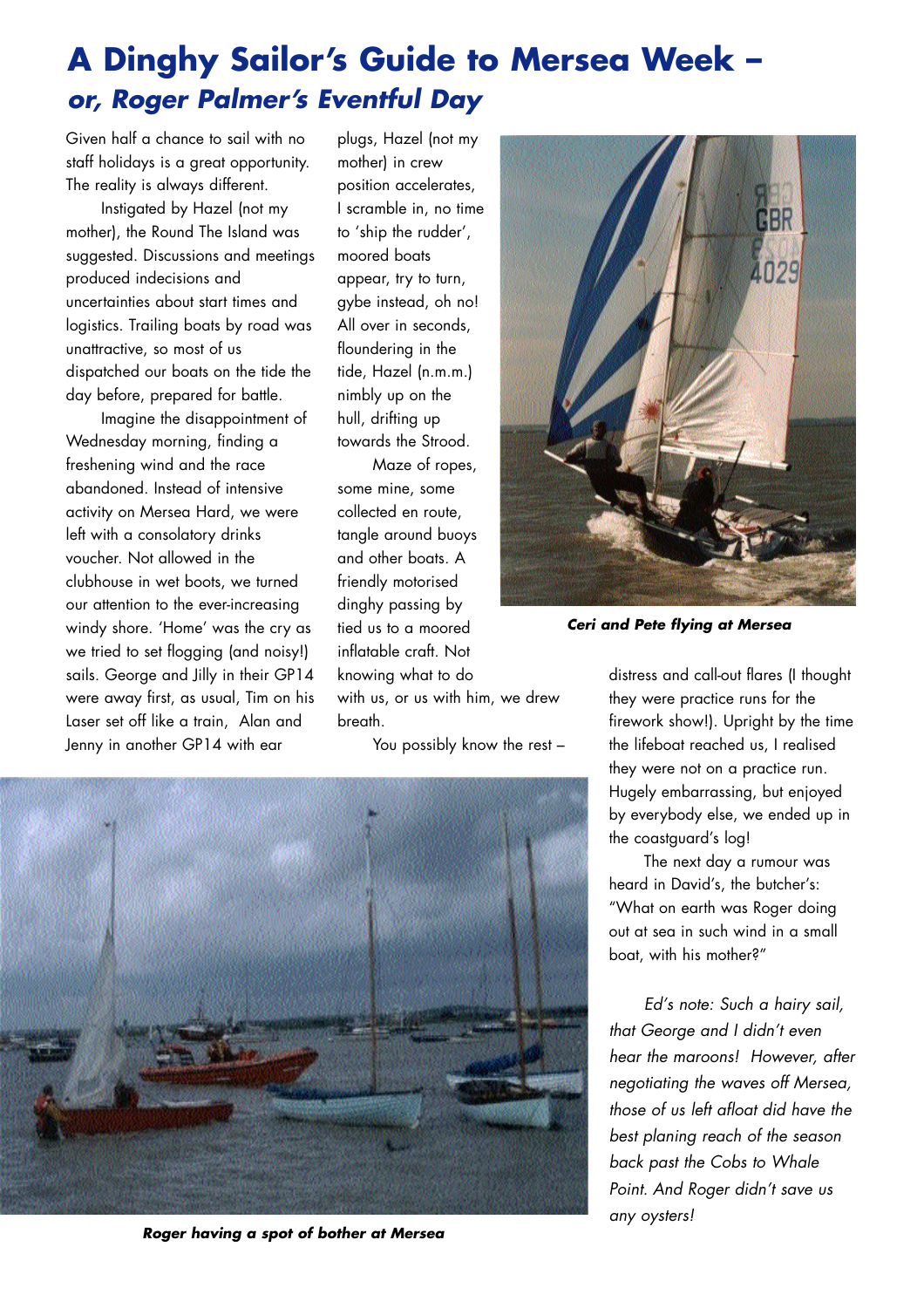# **Lobster Cruise to Pyfleet**

The Cruise Gastronomique in July was a great success. The day started off with a bit of rain, but this cleared by 14:00. The cruise to Pyefleet, even in the rain, was enjoyable; about 8 boats attended, with others coming by road.

Graham Larkin, manager of the fishery, opened the facility at about 17:00 for a tour and oyster tasting. We were shown the oyster purification area, and the lobster packing and crab rooms. After the short tour we were shown how to open oysters and most of us had a go at it, eating them as fast as we could. Even those who said they had never tried an oyster joined in and were surprised how nice they were. A few people had a go at picking up a live lobster. I found a 5lb native lobster, and a few people had their picture taken holding it. Others ran in the other direction.



*Olga and a new friend*

After the tour and the tasting session, we moved outside onto the quay and a makeshift table was set up to serve the lobster and crab. The evening was going great, loads of food and plenty of drink and everyone was having a good laugh with the usual stories. The sunset was beautiful. Just as everyone

seemed to be fully relaxing and enjoying themselves, the heavens opened up and did it rain! We all ran for cover, some on boats, others in a van parked on the quay, a few under the makeshift table, even under a tree – better than nothing.

However, this did little to spoil the evening, even though we were all a bit wet. I must apologise for not having the BBQ as promised, all the gear was on a few boats moored in the creek, the tide was out and it was impossible to get through the thick mud and back to the moorings.

I do hope this will become an annual event as we all had a great weekend. Next year we will provide cover, so let the rain come!

*Bill Hallinan*

#### *Dates for your Diary:*

*Saturday 16th October 8.00 pm – R.N.L.I. Fund Raising Evening. Christmas cards, calendars etc. for sale and a Plate Supper will be served.*

*Wednesday 27th October and Wednesday 3rd November, 8.00 pm (sharp) – meetings to discuss the cruiser, dinghy and sailboarding programmes for 2005. Please try to attend if you have an interest in the organised sailing.*

*Saturday 13th November 7.00 pm – Laying Up Supper at the Officers' Club, Colchester Garrison. Coaches available from The Square.*

*Sunday 12th December – AGM*

#### *Sloe Gin, cont …*

*You may remember in the May newsletter that there was a question as to what happens to sloes once they have been removed from the gin. Well, just to prove that this newsletter has global appeal, I received a letter from Stella Vote (mother of the Commodore), who lives in Busselton, Western Australia, enclosing a recipe for Sloe and Crab Apple jelly – see below. Stella says that unfortunately she cannot produce a sample for us, because (a) it would not travel well from Australia, and (b) because crab apples are not available out there (minor problem – I'll send her some seeds!). Many thanks, Stella, and I hope someone will be motivated (and sufficiently sober) to produce a pot or two next year.*

*Stella's Sloe and Crab Apple Jelly 21/4 – 21/2 lb. tipsy sloes, as juicy and plump as you can find 3/4 – 1 lb. crab apples Granulated sugar*

*Chop apples into very small pieces if they are very hard, or they will take forever to cook. Put them into a pan with the sloes and just enough water to cover. Simmer gently until the fruit is very soft. Tip the contents of the pan into a jelly bag, suspend over a bowl and leave to drip overnight. Measure the juice and reheat gently adding sugar at the rate of 1 lb. sugar to 1 pint of juice. When the sugar has dissolved, fast boil until setting point is reached. Pot in small, warm, clean jars.*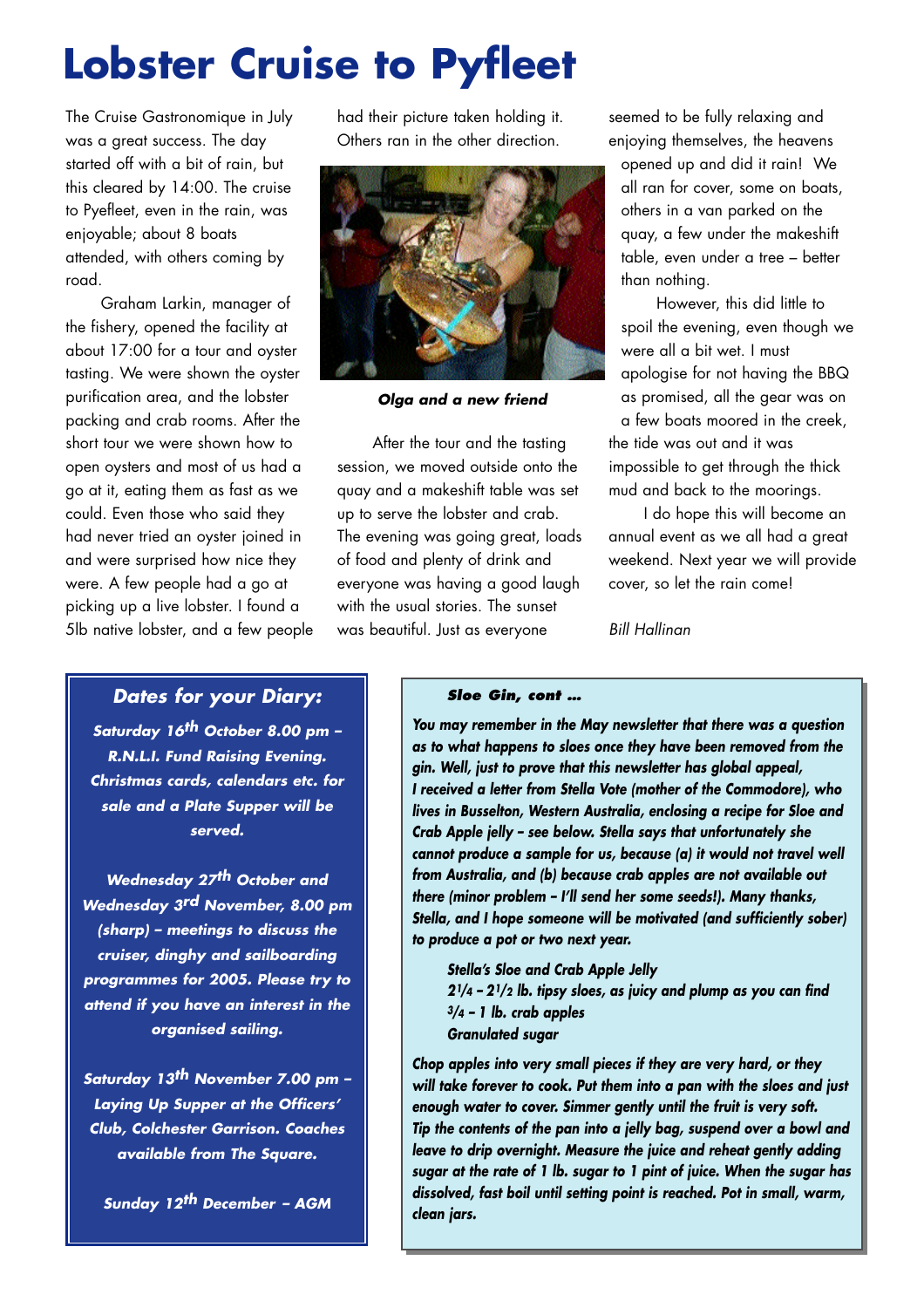## **Dinghies Update**

In spite of a very mixed bag of weather the sailing programme has been almost completed as planned. It is encouraging to see new members and different boats getting involved and hopefully enjoying themselves on and off the water. Jenny, Hazel and Bill all bought Bytes within a few days of each other – I wish the GP or Solo fleet grew that fast! The racing and sailing in company events have all been well supported and even with some of the 'regulars' away we seem to get a fleet of 10 plus on the water.

Gary and James continue to do sterling work with the Cadets and a high point must be their joining Mersea Cadet Week. All the cadets did brilliantly; Jack deserves special mention as he has been out a lot with the main dinghy fleet, the sight of his Topper beating up the river to M3 with a sailing barge as backdrop was quite impressive (and probably very alarming to his father). The day in the river (The Green Man Cup) was curtailed to a Bradwell Dash to the pub

for drinks (7 dinghies plus 2 rescue boats). We finally made it to Mersea for breakfast (4 GPs and 2 Ents) at the second attempt. A small group also attempted to get to the very top of the Salcott Channel – lack of wind and the pig farm eventually defeated us but Roger laid on a good picnic spread (on his foredeck) and Jon supplied gin and tonic. Fortunately John, Erica and Gary were on hand with the Ribs to tow us home.

You will be pleased to hear that it is now club policy that the bar will be open if possible after rac-

ing. Obviously I have to remember to ask Steve to open up early to accommodate us. This is a sensible decision because apart from sustaining thirsty sailors it does get people into the club early in the session when usually it is very quiet. Food or BBQs after racing has continued to prove popular, a highlight was definitely Jon's Chilli which was quickly sold out. A lot of money has been raised for club funds and the bar takings boosted – thank you everybody involved. The Changing rooms have been improved and are being used, the ladies however needs a shower as for some reason they won't use ours! Access keys are still a problem that we need to sort out.

The racing has taken place in a wide variety of conditions, the Bank Holiday Monday (Legerton Memorial) was wild with the GPs flying, however, David and Andrew's YW Dayboat looked superb and clearly handled the conditions very well winning by 2 seconds from Allan's GP. On the previous day we sailed the Green Man Cup in the



*Rachel and Anna getting up speed in their Laser 4000*

river, the beat up to M3 was very wet and the run back to 5 exciting with the Lasers doing a lot of swimming. Megan and Dan's RS400 was nearly airborne at the start with its kite up, however in the end Jilly and I (GP14) just won by 8 seconds. After both these races the smack race left-overs (curry and beer) were consumed very enthusiastically – thank you Gill. Tim (Laser) won the Shingle Head Cup after sailing very well on another windy day. The Gurton Memorial was won by Jon and Jenny (GP14) in a rare sunny moment (pictures in the club of this race). The summer points (with 17 competitors) was well won by Bill (Enterprise) often sailing with his young grandson Jacob. Ben (Kestrel) was second and Ron (Solo) third. The Sunday points series was also hotly contested, with Ron (Solo) coming out winner and the Autumn points was won by Tom Frost in his Kestrel – congratulations! We were all sorry when Round the Island race was cancelled, the correct decision, as we discovered sailing back to Tollesbury, the waves off the quar-

> ters were huge. Roger and Hazel made the best of it by taking over Dabchicks for a huge oyster feast.

> Finally several club members travelled away to events with varied degrees of success. Club member John Williams and Julie Hoyle won the Hornet European championships at Teignmouth – congratulations. The Essex Chronicle pointed out that this was T.S.C's first National/ European champion. So you know who to ask if your boat goes slowly or you want a helm for the Ladies' race.

*George Rogers (01621) 869729*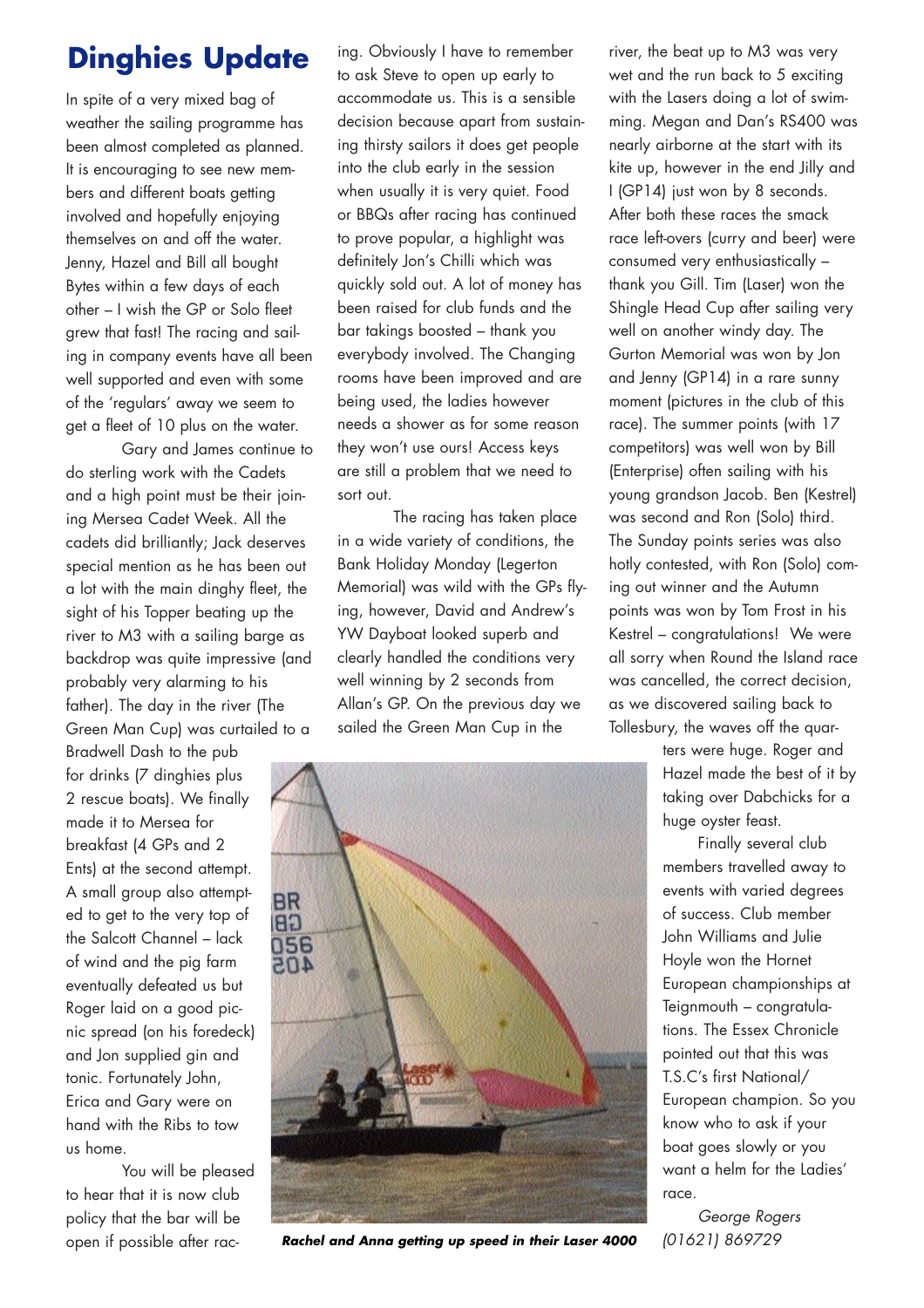#### **A QUESTION –**  *to all members from Graham Elcock*

To paint the container had become a priority, also the rusty iron to the gas tank cage and the front fence. A work party was considered, no-one wanted it done this year, and no, I don't know why the iron to the cage was not painted when it was erected. I managed to find someone to do the work for us, and he had to spend the first half day clearing away rubbish and cutting back the splendid growth of weeds and grasses that we seem to encourage, so he could actually get near enough to carry out the work. The rubbish, weeds, grass etc. you will notice are not confined to just the areas I have mentioned, they are everywhere. The Park is an



*Psyche and Rumpty (aka Judy and Erica) fighting it out at the start of the Aunt Bessie's Cup*

overgrown rubbish tip. I know that earlier in the year the sea wall was strimmed, thanks to one of our members, Ben Frost, and a few stalwarts, and we thank them, but that was only part of the problem. The oil drums, tyres and old trailers are everywhere with weeds growing through. I decided to write something, telling you all you should be ashamed to allow such a thing to happen to our prime asset, but then thought, no, everyone can see this mess, no one seems keen to do anything about it and no one has complained to the committee, so why should I bother myself. I'll just assume you are all okay with it. Very sad. So instead of condemning and complaining, I will ask you all a question, and I really would appreciate

#### Ed's Bit

Space is becoming a bit short, so the entire race results for the season will be published in the next newsletter.

A reminder that the AGM will be held at the Club on

Sunday 12th December. If any members have any issues they wish to be raised, please let the Secretary, Frances Cairey, have details in writing by  $31<sup>st</sup>$  October (this can be

left for her at the Club).

Geoff and Ali Smith had a dinghy and trailer stolen from the boat park on the weekend of  $11^{th}/12^{th}$  September. If anyone saw anything suspicious, perhaps they could contact Geoff and Ali c/o the clubhouse. Also, be aware that there might be thieves about and security mark your property if possible.

Anyone with copy for the next newsletter, please leave it in the clubhouse, marked for my attention. Remember, it's your newsletter, so let's have those articles!

Happy sailing, Jilly Wilkinson an answer.

Some while ago a group of us visited Bradwell Quay. A couple of weeks before, they had held a work party weekend. They had painted, planted, strimmed and oiled their splendid decked balcony. Twenty six members had spent the weekend doing all this and only one of their members actually lives in Bradwell, all the others come from far and wide. They were all named and thanked in their newsletter.

A group of us also visited Wivenhoe. Their work parties happen more often, with a turnout of approximately forty members. Their work parties have produced a super purpose built boat shed with a workshop attached for the members to use when fitting out, and also they have produced their own facilities for lifting out the cruisers.

If we have one at all, our work parties muster the usual 6/7 same faces. We have to spend your money to get anything done these days. There are, of course, certain individuals who are constantly working for the benefit of others; apart from your Flag Officers, John Clarke and George Rogers spring to mind, and we have to thank them, but none of the above have the time to do the clearing up bit as well as everything else.

So, my question is – What gives the Bradwell and Wivenhoe members such a degree of club pride and spirit to achieve what they have, while the majority of our members do not even notice the state our premises are in, and probably would not do anything about it even if asked (Answers in an envelope, please, together with a five pound note so we can pay someone else to do your work for you).

I was given one reason – 'people have no pride in something that comes so cheap' – meaning our subs and boat parking fees. Could be, could be. I suppose one would look after an expensive car more so than a cheap old banger. One last dig. I would remind you all that the condition of our premises as of now reflects very badly on our club as a whole.

Yours with pride, *Graham*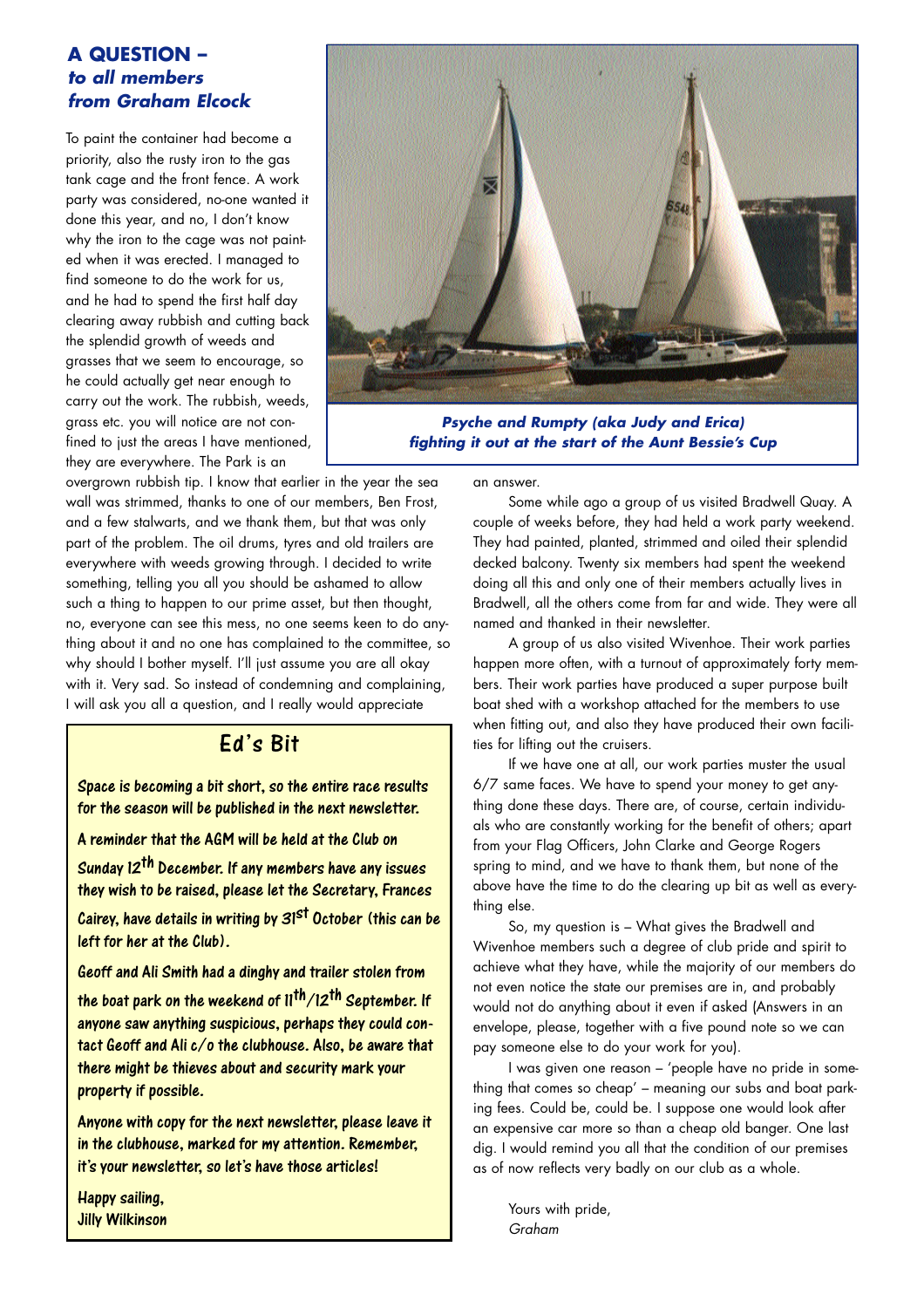# **LAYING-UP SUPPER LAYING-UP SUPPER TOLLESBURY TOLLESBURY SAILING CLUB SAILING CLUB**

**AT THE OFFICERS' CLUB AT THE OFFICERS' CLUB COLCHESTER GARRISON COLCHESTER GARRISON FOR TICKETS & INFORMATION FOR TICKETS & INFORMATION RING GILL WILLSON ON RING GILL WILLSON ON 01621 868245 01621 868245 SATURDAY 13TH NOVEMBER SATURDAY 13TH NOVEMBER**

> **NON-MEMBERS AND GUESTS NON-MEMBERS AND GUESTS WELCOME – MAKE UP A TABLE WELCOME – MAKE UP A TABLE**  $D$ RESS: **BLACK TIE**

> > **COACHES AVAILABLE FROM COACHES AVAILABLE FROM**  $THE$  **SQUARE, TOLLESBURY**